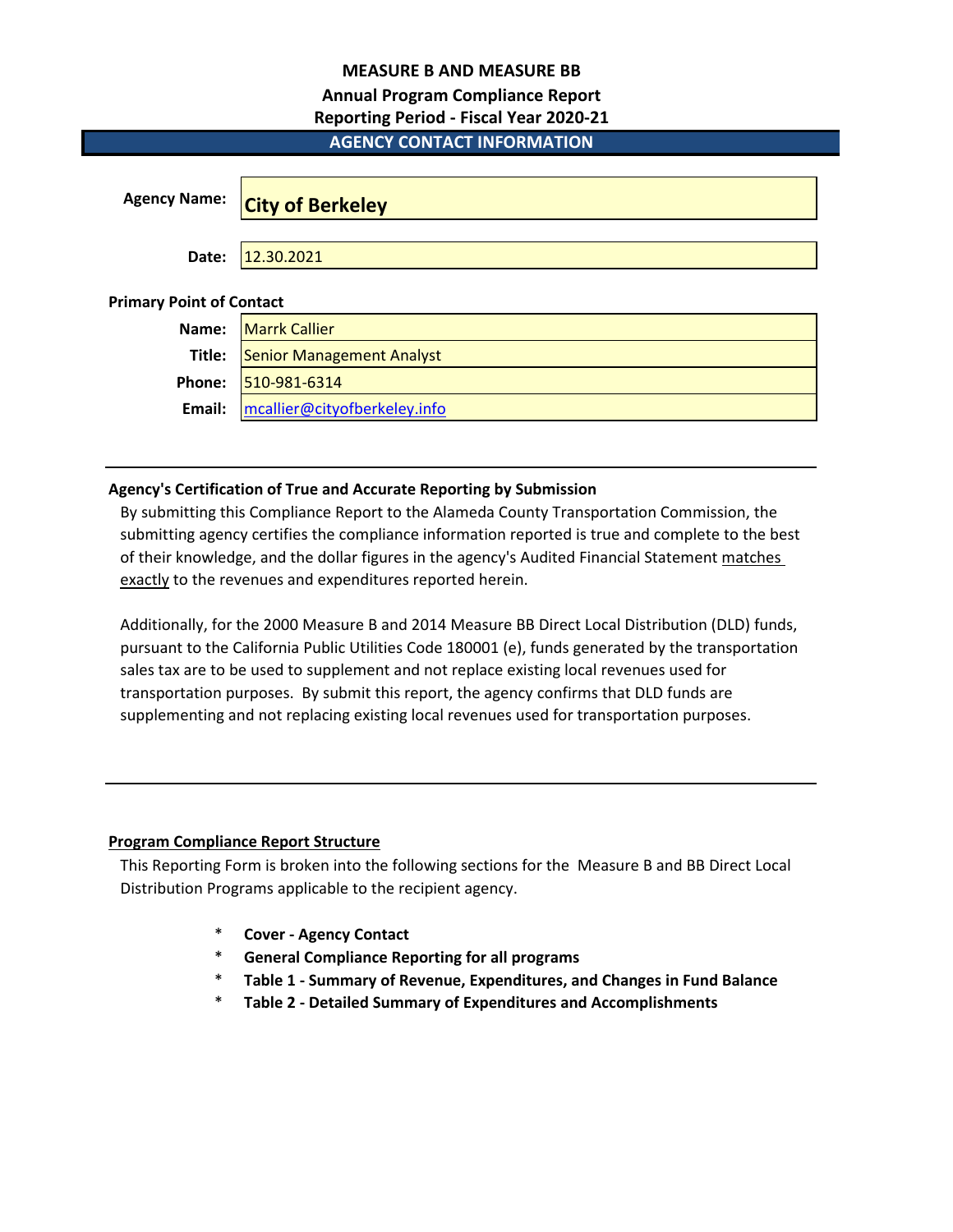## **MEASURE B AND MEASURE BB**

**Annual Program Compliance Report**

# **TABLE 1: SUMMARY OF REVENUE, EXPENDITURES, AND CHANGES IN FUND BALANCE**

*DIRECTIONS: Complete the sections below based on the Measure B and BB Audited Financial Statements, for the applicable DLD programs for your agency. Values must match financial statements and total reported expenditures on Table 2.* 

## **A. 2000 MEASURE B Direct Local Distribution Programs**



## **B. 2014 MEASURE BB Direct Local Distribution Programs**

|                                                      | Bicycle /<br>Pedestrian    | <b>Local Streets</b><br>and Roads | <b>Mass Transit</b>                            | Paratransit                | <b>Total</b>                   |
|------------------------------------------------------|----------------------------|-----------------------------------|------------------------------------------------|----------------------------|--------------------------------|
| <b>Beginning of Year Fund Balance</b>                | 837,061<br>\$              | \$<br>7,000,876                   | \$                                             | \$<br>484,947              | \$<br>8,322,884                |
| Revenue<br><b>Interest</b>                           | 357,085<br>\$<br>\$<br>170 | 3,376,633<br>\$<br>\$<br>1,888    | \$<br>$\overline{\phantom{a}}$<br>\$<br>$\sim$ | \$<br>337,548<br>\$<br>123 | 4,071,266<br>\$<br>\$<br>2,181 |
| <b>Expenditures</b><br>Expenditures Matches Table 2? | 1,042,941<br>Ŝ<br>TRUE     | \$<br>244,436<br>TRUE             | \$<br>$\overline{\phantom{0}}$<br><b>#REF!</b> | 49,274<br>\$<br>TRUE       | 1,336,651<br>\$                |
| <b>End of Year Fund Balance</b>                      | 151,375<br>\$              | \$<br>10,134,961                  | \$<br>$\overline{\phantom{a}}$                 | \$<br>773,344              | 11,059,680<br>\$               |
| <b>Notes</b>                                         |                            |                                   |                                                |                            |                                |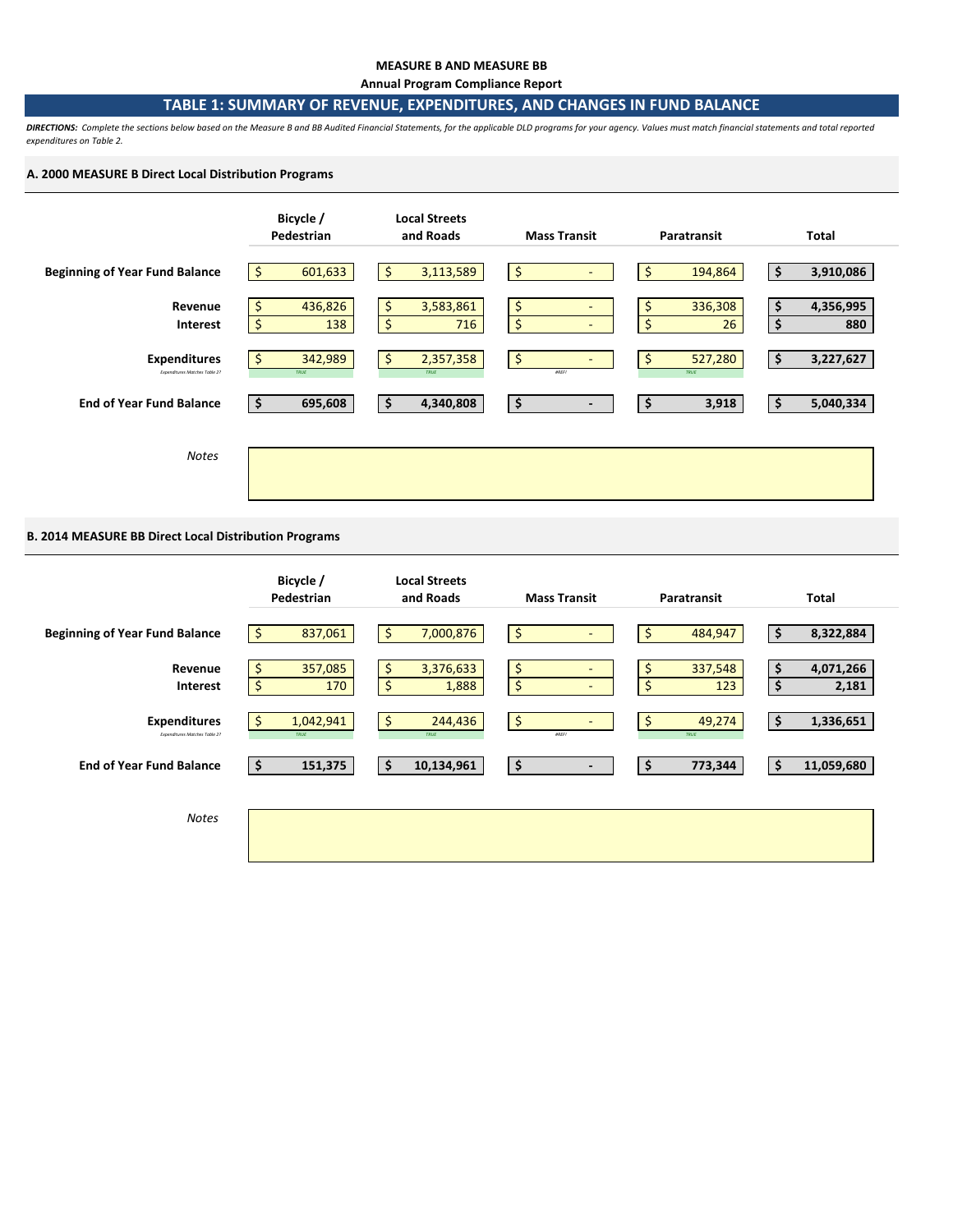#### **Bicycle and Pedestrian Direct Local Distribution Program**

## **Reporting Period - Fiscal Year 2020-21**

## **GENERAL COMPLIANCE REPORTING**

**1. Adoption Year Indicate the adoption year of the most current Bicycle/Pedestrian Master Plans, as applicable.** 

Bicycle Master Plan Pedestrian Master Plan

Bike/Ped Master Plan

| <b>Adoption Year</b> |  |
|----------------------|--|
| 2017                 |  |
| 2021                 |  |
| 2021                 |  |

**If the plans are over five-years past the last adoption year, specify when your agency's will perform its next update.**  *Indicate N/A, if not applicable.* 

N/A.

## **2a. How much of the program fund balance is encumbered into active contracts/projects?**

*Encumbered value should be less than or equal to the available balance.* 

|               |         | \$ Encumbered |
|---------------|---------|---------------|
| MB Balance \$ | 695,608 | 53,994        |
| MBB Balance   | 151,375 | 99,568        |
| Total \$      | 846,982 | 153,561       |

## **2b. Why is there a fund balance?** *Indicate N/A, if not applicable.*

The City of Berkeley has a number of Safe Routes to School Projects planned for FY 22, and the Ohione Greenway Bike and Ped project that will draw down most, if not all of the fund balance amount for Bike and Ped.

#### **2c. Specify any large planned uses of fund balances within this program and their status i.e. planned or underway.**

| <b>Project Title</b>                                               | <b>Brief Project Description</b>                   | <b>DLD Amount</b>                     | <b>Project Status</b> |
|--------------------------------------------------------------------|----------------------------------------------------|---------------------------------------|-----------------------|
| PWTRBP1802-Milvia Bikeway Project                                  | Improve safety and access for bicyclists,          | \$                                    | 261,749 Underway      |
|                                                                    | pedestrians, and motorist on Milvia Street.        |                                       |                       |
| PWTRBP2001-Addison Bike Blvd                                       | Improve safety and access for bicyclists,          | $\mathsf{\hat{S}}$                    | 140.173 Underway      |
|                                                                    | pedestrians, and motorist on bike blyd between     |                                       |                       |
| PWTRBP2201-MLK JR. Way Vision                                      | Quick build for bike and pedestrian                | \$                                    | 100,000 Underway      |
| Zero                                                               | improvements.                                      |                                       |                       |
| PWTRCT1803-NB BART-Sacramento                                      | <b>Sacramento Complete Streets</b>                 | \$                                    | 151,146 Underway      |
| <b>St</b>                                                          |                                                    |                                       |                       |
| PWTRBP2204-Ohlone Greenway                                         | Santa Fe Ave to Franklin Street                    | $\mathsf{\hat{S}}$<br>425,000 Planned |                       |
| <b>Modification &amp; Safety Project</b>                           |                                                    |                                       |                       |
| PWTRBP2202- S. Sacramento St                                       | <b>Pedestrian crossing</b><br>on Sacramento St.    | $\mathsf{\hat{S}}$                    | 219,859 Planned       |
| <b>Ped Safety</b>                                                  | safety treatments<br>from Oregon St to             |                                       |                       |
| PWTRPL1802-<br><b>Vision Zero Quick</b>                            | Development of<br>the use on Vision                | \$<br>31,336                          | Underway              |
| <b>Build</b>                                                       | standard details for<br>Zero safety projects.      |                                       |                       |
| <b>PWTRCS2002-</b><br>Transportation                               | <b>Guidelines related to</b><br>traveled impacts & | \$<br>13,950                          | <b>Underway</b>       |
| <b>Impact Study</b>                                                | PED/BIKE/TRANSIT<br>vehicle miles                  |                                       |                       |
| <b>Hopkins Corridor</b><br><b>PWTRBP1801-</b>                      | Planning for bike &<br>on Hopkins St from          | \$<br>16,659                          | Underway              |
| Study                                                              | <b>Ped treatments</b><br><b>Sutter to Gilman</b>   |                                       |                       |
| <b>PWTRCT2201-Adeline Transportation MLK Way to Oakland Border</b> |                                                    | \$                                    | 110,000 Planned       |
| <b>Improvements</b>                                                |                                                    |                                       |                       |
| <b>Woolsey-Fulton</b><br><b>PWTRBP2205-</b>                        | Ped/Bicycle                                        | \$<br>644,602 Planned                 |                       |
| <b>Bicycle Blvd</b>                                                | <b>Intersection Imp</b>                            |                                       |                       |
| <b>PWTRBP-</b><br><b>HISP Sacramento St.</b>                       | Upgrade pedestrian<br>intersections along          | \$<br>366,247 Planned                 |                       |
| Ped Safety IMP                                                     | crossings (6)<br><b>Sacramento Street</b>          |                                       |                       |
|                                                                    |                                                    |                                       |                       |
| PWTRTC2201-Washington<br>3.                                        | Safe Routes to school project                      | \$<br>74,000                          | Planned               |
| PWTRBP2203-Parker St to Addison                                    | Pathway Bicycle Blvd                               | \$<br>219,859 Planned                 |                       |

**4.**

 **Confirm all expenditures were governing body approved (Yes/No).**

Yes

**Confirm the completion of the publicity requirements in the table below (Yes/No).**

**Copy of article,** 

|         |                  |                   | website, signage | If applicable, briefly explain why the publicity |
|---------|------------------|-------------------|------------------|--------------------------------------------------|
|         | <b>Measure B</b> | <b>Measure BB</b> | attached?        | requirement wasn't completed.                    |
| Article | Yes              | Yes               | Yes              |                                                  |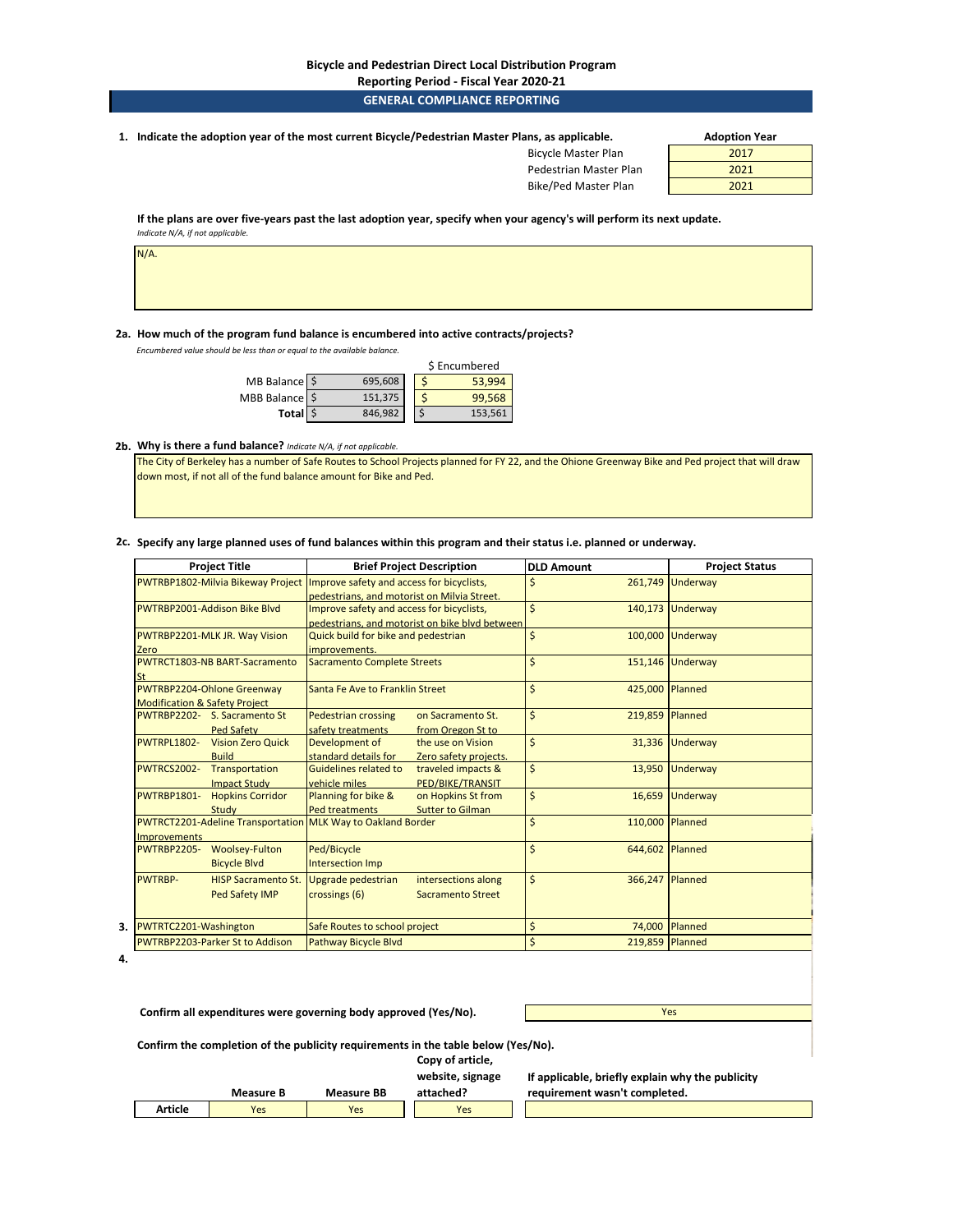#### **Bicycle and Pedestrian Direct Local Distribution Program**

**TABLE 2: DETAILED SUMMARY OF EXPENDITURES AND ACCOMPLISHMENTS Reporting Period - Fiscal Year 2020-21**

|     |                                                   |                                                            | - Expenditure total must correspond to your Audited Financial Statements, and Table 1 values. |                                                                      | Provide a detailed summary of Measure B and BB Expenditures for the reporting fiscal year. Performance reporting/quantity complete and other fund expenditures should be consistent with reporting data sent to other agencies |                                                                                                                                                                                                                                                               |                                          |                                                     |                                                                                                                                                                                          |                                     |            |                   |
|-----|---------------------------------------------------|------------------------------------------------------------|-----------------------------------------------------------------------------------------------|----------------------------------------------------------------------|--------------------------------------------------------------------------------------------------------------------------------------------------------------------------------------------------------------------------------|---------------------------------------------------------------------------------------------------------------------------------------------------------------------------------------------------------------------------------------------------------------|------------------------------------------|-----------------------------------------------------|------------------------------------------------------------------------------------------------------------------------------------------------------------------------------------------|-------------------------------------|------------|-------------------|
| No. | Project<br>Category<br>(Drop-down<br><b>Menul</b> | Project<br>Phase<br>(Drop-down Menu)                       | Project<br><b>Type</b><br>(Drop-down Menu)                                                    | <b>Primarily Capital or</b><br>Administrative<br><b>Expenditure?</b> | <b>Project Name</b>                                                                                                                                                                                                            | <b>Project Description/Benefits</b>                                                                                                                                                                                                                           | <b>Quantity Completed</b><br>in FY 20-21 | <b>Units for</b><br>Quantity<br>(Drop-down<br>Menu) | Additional description on units or<br>expanded detail on expenditures, Measure B<br>performance, accomplishments                                                                         | DLD Expenditures DLD Expenditures   |            | <b>Measure BB</b> |
| 1   | Bike/Ped                                          | Construction                                               | Streetscape / Complete<br>Streets                                                             | Capital                                                              | STREET REHAB FY 2020                                                                                                                                                                                                           | Construction of a raised median as a<br>pedestrian and bicycle refuge area at                                                                                                                                                                                 | 175                                      | Linear Feet                                         | Distance completed includes<br>thermoplastic markings for the                                                                                                                            | <sup>\$</sup><br>$\sim$             | \$         | 100,000           |
|     | 2 Bike/Ped                                        | Construction                                               | Bike Paths and Lanes                                                                          | Capital                                                              | PWTRBP1707 9TH STREET                                                                                                                                                                                                          | Construct a Class 1 bike and<br>pedestrian pathway by filling a gap<br>between the Ninth Street Bicycle<br>Boulevard and the Emeryville<br>Greenway, as supported by the City's<br>Bicycle Plan.                                                              | 70% of total project Other               |                                                     | Includes: Storm Drain Pipeline, Curb<br>and gutter, sidewalk, path area<br>traffic striping, concrete pavers, rest<br>areas, landscaping, new lighting.                                  |                                     | Ŝ.         | 14,627            |
|     | 3 Pedestrian                                      | Construction                                               | Streetscape / Complete<br>Streets                                                             | Capital                                                              | PWTRCT1803-SACRAMENTO COMPLETE STREETS                                                                                                                                                                                         | Pedestrian and bicycle crossing<br>treatments on Sacramento St. near<br>the North Berkeley Bart Station.                                                                                                                                                      | $\Delta$                                 | Intersections                                       | Curb ramp upgrades, island<br>passageways, and buildouts,<br>completed at: Sacramento St &<br>Addison, Sacramento & University,<br>Sacramento & Delaware St,<br>Sacramento and Virginia. | Ŝ.<br>$\sim$                        | l \$       | 549,893           |
|     | 4 Bike/Ped                                        | Construction                                               | Streetscape / Complete<br>Streets                                                             | Capital                                                              | PWTRCS1406-SHATTUCK RECONFIGURATION                                                                                                                                                                                            | New sidewalk and pedestrian<br>crossing upgrades on Shattuck Ave<br>between Allston Way and University<br>Ave (downtown area)                                                                                                                                 | 100%                                     | Other                                               | Project construction complete.<br>Landscape establishment work by<br>contractor continued into FY22.                                                                                     | Ŝ.<br>$\sim$                        | l s        | 59,692            |
|     | 5 Bike/Ped                                        | Construction                                               | <b>Traffic Calming</b>                                                                        | Capital                                                              | HASTE STREET Back-In Angled Parking                                                                                                                                                                                            | Installation of angled parking on<br>Haste in order to improve ped safety<br>by making sidewalks visible next to<br>Peoples Park while slowing motor<br>traffic & mitigating impacts on<br>cyclists through back-in design.                                   | 720                                      | Linear Feet                                         |                                                                                                                                                                                          | Ŝ.<br>$\sim$                        | ۱Ś.        | 1,977             |
|     | 6   Bicycle                                       | Planning/Scoping                                           | Other                                                                                         | Administrative                                                       | <b>FY20 BIKE TO WORK DAY</b>                                                                                                                                                                                                   | Support for May 2020 "Bike to<br>Wherever Day"                                                                                                                                                                                                                | 100%                                     | Other                                               | Event Held on 09/24/20                                                                                                                                                                   | \$<br>$17,000$ \$                   |            | $\sim$            |
|     | 7 Bicycle                                         | Planning/Scoping                                           | Other                                                                                         | Administrative                                                       | FY21 BIKE TO WORK DAY                                                                                                                                                                                                          | Support for May 2021 "Bike to<br>Wherever Day"                                                                                                                                                                                                                | 100%                                     | Other                                               | Event Held on 05/21/21                                                                                                                                                                   | \$<br>$17,000$ \$                   |            |                   |
|     | 8 Bike/Ped                                        | Planning/Scoping                                           | Streetscape / Complete<br>Streets                                                             | Capital                                                              | ATP Grant Application Submittals Support-<br><b>Transportation Planning Staff Support</b>                                                                                                                                      | Consultant support for Safe Routes to<br>Schools ATP application and San<br>Pablo/Addison bikeway connector<br>drawings for Addison Bikeway ATP<br>grant application.                                                                                         | 100%                                     | Other                                               | ATP applications submitted (Feb<br>2021)                                                                                                                                                 | \$<br>$31,367$ \$                   |            |                   |
|     | 9 Pedestrian                                      | Planning/Scoping                                           | Streetscape / Complete<br>Streets                                                             | Capital                                                              | PWTRPL1708 2020 PEDESTRIAN PLAN                                                                                                                                                                                                | Consultant support for edits to Public<br>Draft to finalize the Plan.                                                                                                                                                                                         | $\mathbf{1}$                             | # of Plans<br>developed                             | Pedestrian plan adopted by Berkeley   \$<br>City Council in Jan 2021.                                                                                                                    | $8,785$ \$                          |            | $\sim$            |
|     | 10 Bike/Ped                                       | Planning/Scoping                                           | Streetscape / Complete<br>Streets                                                             | Capital                                                              | PWTRPL1802 VISION ZERO PHASE II                                                                                                                                                                                                | Consultant support for development<br>of Vision Zero transportation safety<br>draft public communication media<br>and quick-build design<br>guidance/standards.                                                                                               | 30%                                      | Other                                               | Public communication media<br>reviewed by Berkeley Transportation<br>Commission in spring 2021; quick-<br>build design guidance underway.                                                | $\mathsf{s}$<br>$13,370$ \$         |            |                   |
|     | 11   Bike/Ped                                     | Planning/Scoping                                           | Other                                                                                         | Capital                                                              | PWTRCS2002 Berkeley Vehicle Miles Traveled Criteria<br>and Thresholds (SB743 Implementation) (cost splits<br>with LSR)                                                                                                         | Development of screening criteria<br>and thresholds of significance for<br>vehicle miles traveled as the new<br>transportation impact measure<br>under CEQA. Cost splits 50-50 with<br>LSR, as bike and ped programs will<br>benefit from VMT TDM mitigation. | 100%                                     | Other                                               | Berkeley VMT Screening Criteria and \$<br>thresholds of significance adopted<br>and published on the City's website.                                                                     | $1,295$ \$                          |            |                   |
|     | 12 Bike/Ped                                       | Construction                                               | Streetscape / Complete<br>Streets                                                             | Capital                                                              | Ohlone Greenway Cedar Street Crossing Overhead<br>Lighting-CEDAR ROSE FOUNDATION                                                                                                                                               | Solar-Powered LED lighting<br>installation on south side of cedar at<br>Ohlone Greenway crossing.                                                                                                                                                             | $\mathbf{1}$                             | Other                                               | Overhead light installed for<br>pedestrian and bicyclist visibility<br>crossing the street at night.                                                                                     | \$<br>$8,900$ \$                    |            | $\sim$            |
|     | 13 Bike/Ped                                       | Operations                                                 | Staffing                                                                                      | Administrative                                                       | Capital Administrative & Staffing Support                                                                                                                                                                                      | Staffing for program administrative<br>and support                                                                                                                                                                                                            |                                          |                                                     |                                                                                                                                                                                          | $\ddot{\mathsf{S}}$<br>$245,272$ \$ |            | 280,078           |
| 25  | 14 Bike/Ped                                       | Other                                                      | Other                                                                                         | Capital                                                              | Retainage and Payable FY 21                                                                                                                                                                                                    |                                                                                                                                                                                                                                                               |                                          |                                                     |                                                                                                                                                                                          | -\$<br>$\sim$<br>-\$<br>$\sim$      | l\$<br>l\$ | 36,674            |
|     |                                                   | <b>Total Percentage of Capital vs Administrative Costs</b> |                                                                                               | 60%                                                                  |                                                                                                                                                                                                                                |                                                                                                                                                                                                                                                               |                                          |                                                     | <b>TOTAL</b>                                                                                                                                                                             | 342,989 \$<br>$\zeta$               |            | 1,042,941         |
|     |                                                   |                                                            | a. Total Capital<br>b. Total Administrative                                                   | 826.581<br>559,350<br>$\leq$                                         |                                                                                                                                                                                                                                |                                                                                                                                                                                                                                                               |                                          |                                                     | Match to Table 1?                                                                                                                                                                        | <b>TRUE</b>                         |            | <b>TRUE</b>       |

Is the total percentage of Capital vs Program Administration (outreach, staffing, administrative support) Costs GREATER THAN 50%? If not,<br>explain how capital investments will increase in the future.

N/A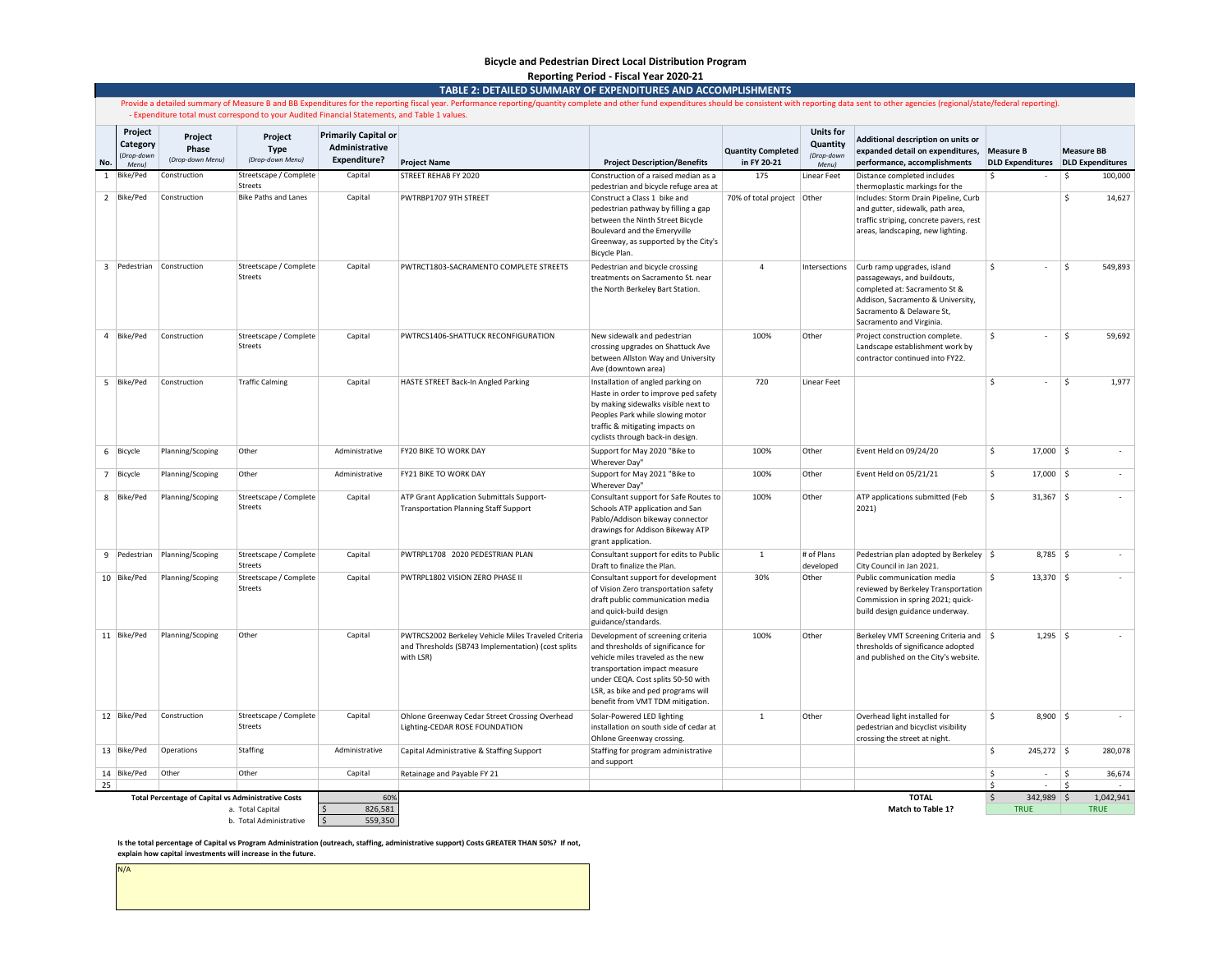**Reporting Period - Fiscal Year 2020-21**

|    |                                                                                                                                                             | <b>GENERAL COMPLIANCE REPORTING</b>                        |    |
|----|-------------------------------------------------------------------------------------------------------------------------------------------------------------|------------------------------------------------------------|----|
| 1. | What is agency's current Pavement Condition Index (PCI)?                                                                                                    | $PCI =$                                                    | 57 |
|    | Use PCI from the most recent MTC's VitalSigns linked here:                                                                                                  | http://www.vitalsigns.mtc.ca.gov/street-pavement-condition |    |
|    | If your PCI falls below a score of 60 (fair condition), specify what actions are being implemented to increase the PCI.<br>Indicate N/A, if not applicable. |                                                            |    |

The City of Berkeley has implemented RMRA/SB1 funding onto our annual pavement rehabilitation/repair program. The City has just over \$4.5 million allocated for FY 21 and FY 22. Additionally, the City's Measure T1 Bond will allocate million's in the second bond issuance (Phase 2) to street paving projects.

#### **2a. How much of the program fund balance is encumbered into active contracts/projects?**

*Encumbered value should be less than or equal to the available balance.* 

|                |            | \$ Encumbered |
|----------------|------------|---------------|
| MB Balance \$  | 4,340,808  | 717,679       |
| MBB Balance \$ | 10,134,961 | 2,640,818     |
| Total \$       | 14,475,770 | 3,358,497     |

## **2b. Why is there a fund balance?** *Indicate N/A, if not applicable.*

The past fiscal year the City of Berkeley prioritized spending of Measure T1 Bond funds on street rehabilitation do to a bond spending dealine. The City has several major street and sidewalk construction projects scheduled for construction in FY 22 that will draw down the Measure B & BB balances. In particular, both the FY 21 and FY 22 Street Rehabilitation Projects, the FY 20 Sidewalk Repair Program, and the I-80 Gilman Interchange Project.

#### **2c. Specify any large planned uses of fund balances within this program and their status i.e. planned or underway.**

| <b>Project Title</b>                                                         | <b>Brief Project Description</b>                                                         | <b>DLD Amount</b>     | <b>Project Status</b> |
|------------------------------------------------------------------------------|------------------------------------------------------------------------------------------|-----------------------|-----------------------|
| PWENST2101- Street Rehab FY21                                                | <b>Street Rehabilitation FY21</b>                                                        | 2,167,545<br>Ś        | <b>Underway</b>       |
| <b>PWENST2201-Street Rehab FY22</b>                                          | <b>Street Rehabilitation FY22</b>                                                        | \$<br>2,360,045       | Planned               |
| PWENSW2001-FY20 Sidewalk Repair<br>Program                                   | FY20 Sidewalk Repair Program                                                             | Ś.<br>1,229,800       | Underway              |
| I-80 Gilman Interchange                                                      | Interchange and roadway improvements                                                     | Ś.                    | 500,000 Underway      |
| <b>PWTRCS2001-Southside Complete</b><br><b>Streets</b>                       | <b>Southside Complete Streets</b>                                                        | \$                    | 459,549 Underway      |
| <b>PWTRCT1803-NB BART-Sacramento</b><br><b>St</b>                            | <b>Sacramento Complete Streets</b>                                                       | \$                    | 190,536 Underway      |
| PWTRTC1301-Woolsey-Eton<br>Intersection                                      | <b>Traffic Calming</b>                                                                   | \$                    | 50,000 Underway       |
| PWFMEL1606                                                                   | <b>Traffic Signal MTC</b>                                                                | \$                    | 536,883 Underway      |
| PWTRCT2201- Adeline<br><b>Transportation</b>                                 | <b>MLK Way to Oakland</b><br>border                                                      | \$<br>165,000 Planned |                       |
| PWTRCS2203-<br><b>University West Bus</b><br>Stops (AHSC                     | <b>Upgrade four AC</b><br>Includes bus<br>Transit bus stops.<br>shelters, lighting.      | \$<br>139.374 Planned |                       |
| <b>PWTRCS2202-</b><br><b>Shattuck-MLK Bus</b><br><b>Stops</b>                | <b>Upgrade six AC Transit</b><br>Includes bus<br><b>Bus stops</b><br>shelters, lighting. | \$<br>240,499 Planned |                       |
| <b>PWTRCS22xx-</b><br><b>Telegraph Ave</b><br>Multimodal Corridor bike impys | Planning for transit &<br>from Dwight to<br>Oakland border                               | \$<br>170,000 Planned |                       |
| PWTRPL1802-<br><b>Vision Zero Quick</b><br><b>Build</b>                      | Development of<br>for VZQB safety<br>standard details<br>projects                        | \$                    | 18,802 Underway       |
| PWTRCS2002-<br>Transportation<br><b>Impact Study Guide</b>                   | <b>Guidelines related to</b><br>Traveled impacts &<br>ped/bike/transit<br>vehicle miles  | \$                    | 13,950 Underway       |
| Ashby/San Pablo Trf<br>PWTRCT0918-<br><b>Improv</b>                          | <b>Widening the WB</b><br>approach.                                                      | \$                    | 28,551 Underway       |
| PWENST1902-SS FY19                                                           | Surface Seal for FY19                                                                    | \$<br>172,730 Planned |                       |

**3. Confirm all expenditures were governing body approved (Yes/No).**

Yes

**4. Confirm the completion of the publicity requirements in the table below (Yes/No).**

# **Copy of article,**

**website, signage** 

**If applicable, briefly explain why the publicity requirement wasn't completed.**

|         | Measure B | <b>Measure BB</b> | attached? |  |
|---------|-----------|-------------------|-----------|--|
| Article | Yes       | Yes               | Yes       |  |
| Website | Yes       | Yes               | Yes       |  |
| Signage | Yes       | Yes               | Yes       |  |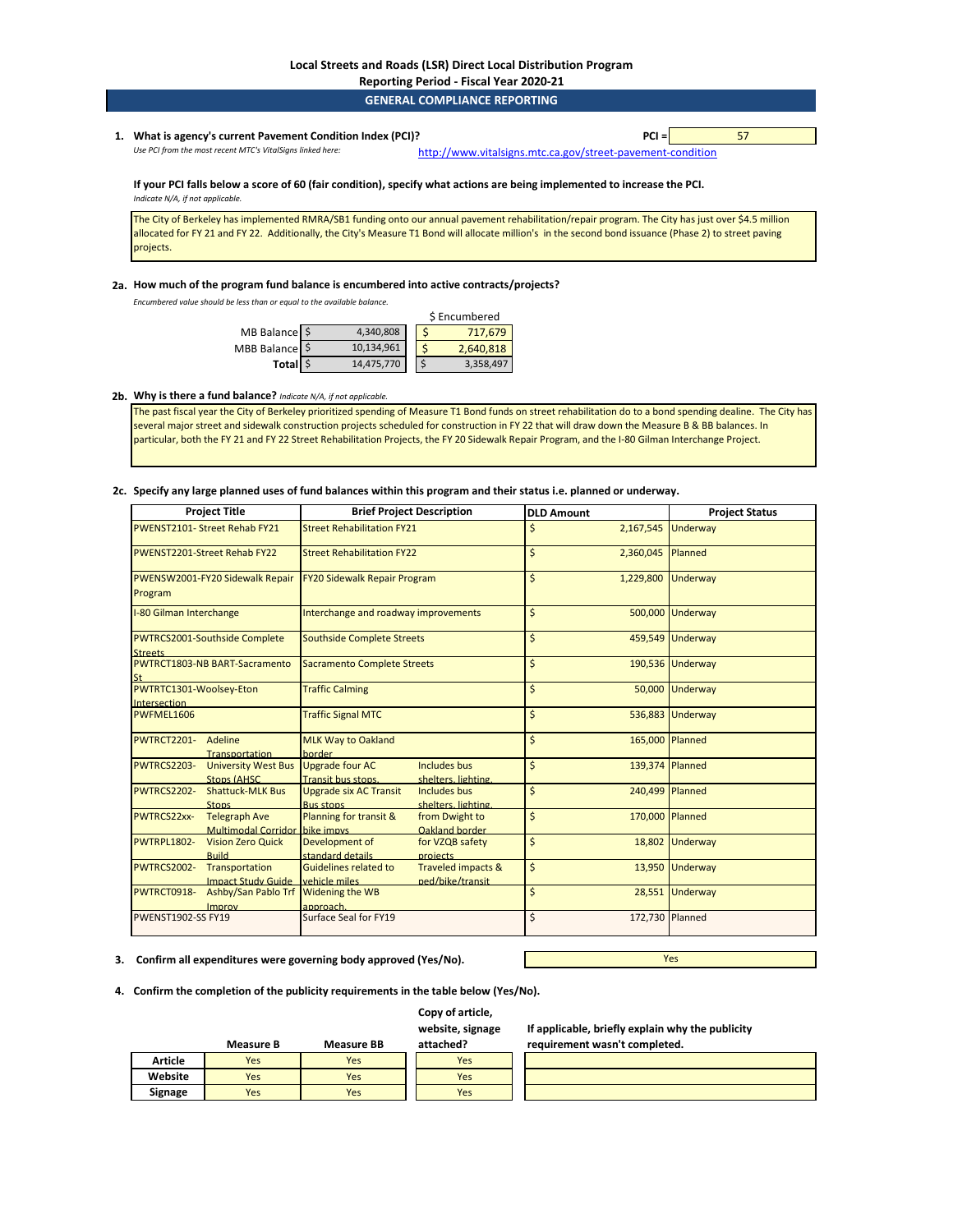#### **Local Streets and Roads Direct Local Distribution Program Reporting Period - Fiscal Year 2020-21**

**TABLE 2: DETAILED SUMMARY OF EXPENDITURES AND ACCOMPLISHMENTS**

Provide a detailed summary of Measure B and BB Expenditures for the reporting fiscal year. Performance reporting/quantity complete and other fund expenditures should be consistent with reporting data sent to other agencies - Expenditure total must correspond to your Audited Financial Statements and Table 1 values

| No.            | Project<br>Category<br>(Drop-down<br>Menu) | Project<br>Phase<br>(Drop-down Menu)                 | Project<br><b>Type</b><br>(Drop-down Menu) | <b>Primarily Capital or</b><br>Administrative<br>Expenditure? | <b>Project Name</b>                                                                            | <b>Project Description/Benefits</b>                | Quantity<br><b>Completed in</b><br>FY 20-21 | <b>Units for</b><br>Quantity<br>(Drop-down<br>Menu) | Additional description on units or<br>expanded detail on expenditures,<br>performance, accomplishments | Measure B<br><b>DLD Expenditures</b> |                | <b>Measure BB</b>  | <b>DLD Expenditures</b> |
|----------------|--------------------------------------------|------------------------------------------------------|--------------------------------------------|---------------------------------------------------------------|------------------------------------------------------------------------------------------------|----------------------------------------------------|---------------------------------------------|-----------------------------------------------------|--------------------------------------------------------------------------------------------------------|--------------------------------------|----------------|--------------------|-------------------------|
|                |                                            | Streets/Rds Construction                             | Street Resurfacing/Main Capital            |                                                               | PWENST2001-STREET REHAB FY 2021                                                                | Overlay of various streets.                        |                                             | Other                                               |                                                                                                        |                                      | $100,000$ \$   |                    |                         |
| $\overline{2}$ | Streets/Rds PS&E                           |                                                      | Street Resurfacing/Main Capital            |                                                               | PWT1ST1908-MONTEREY & WARD                                                                     | <b>Consultant Work</b>                             |                                             |                                                     |                                                                                                        | $\mathsf{\hat{S}}$                   | $66,061$ \$    |                    | 22,571                  |
| $\mathbf{3}$   |                                            | Streets/Rds Planning/Scoping                         | Streetscape / Complete : Capital           |                                                               | PWTRTM1301-ROADWAY THEMO, MARKINGS                                                             | Consultant work-LLC Engineering                    |                                             |                                                     |                                                                                                        | $\mathsf{\hat{S}}$                   | $10.889$ \$    |                    | 2,370                   |
| 4              |                                            | Streets/Rds Construction                             | Street Resurfacing/Main Capital            |                                                               | PWTRCT1803-SACRAMENTO COMPLETE STREETS                                                         | Intersection Improvements                          | $\overline{2}$                              | Other                                               | 2x bus pads completed at Sac/Univers \$                                                                |                                      | 78,669 \$      |                    | $\sim$                  |
| 5              |                                            | Streets/Rds Construction                             | Streetscape / Complete : Capital           |                                                               | PWTRCS1406-SHATTUCK RECONFIGURATION                                                            | Lane & Intersection reconfiguration, no            | 100%                                        | Other                                               | Project construction complete. Landsc \$                                                               |                                      | $138,838$ \$   |                    | 160,032                 |
|                |                                            | 6   Streets/Rds   Construction                       | Street Resurfacing/Main Capital            |                                                               | PWENST2201-STREET REHAB FY 2022                                                                | Pavement Engineer                                  |                                             |                                                     |                                                                                                        | $\dot{\mathbf{S}}$                   | $\sim$         | $\mathsf{\hat{S}}$ | 91,533                  |
|                |                                            | Streets/Rds   Planning/Scoping                       | Streetscape / Complete : Capital           |                                                               | PWTRPL1802-BeST Plan Update & Vision Zero                                                      | Consultant support for development of              | 30%                                         | Other                                               | Public communication media reviewed \$                                                                 |                                      |                | $\mathsf{\hat{S}}$ | 8,195                   |
|                | 8   Streets/Rds   PS&E                     |                                                      | Pedestrian Improvemen Capital              |                                                               | PTRBP1802-Milvia Protected Bikeway                                                             | Consultant support for design of a Cli             | 1%                                          | # of Plans<br>developed                             | Finalize design, bid and award constru                                                                 |                                      | $\sim$         | $\leq$             | 12,416                  |
|                | 9 Streets/Rds PS&E                         |                                                      | Street Resurfacing/Main Capital            |                                                               | PWTRCT0918-Ashby/San Pablo Intersection                                                        | Consulting work for design of a left-tur           | 95%                                         | Other                                               | Finalize design, property parcel transfe \$                                                            |                                      | $\sim$         | $\mathsf{\hat{S}}$ | 57,932                  |
|                |                                            | 10 Streets/Rds Planning/Scoping                      | Program Operations                         | Capital                                                       | PWTRCS2002-Berkeley Vehicle Miles Traveled Criteria a Development of screening criteria and    |                                                    | 100%                                        | Other                                               | Berkeley VMT Screening Criteria and T \$                                                               |                                      | $\sim$         | $\mathsf{\hat{S}}$ | 1,295                   |
|                |                                            | 11   Streets/Rds   Construction                      | <b>Program Operations</b>                  | Capital                                                       | PWTRTC2101-BERKELEY HEALTHY STREETS                                                            | Barricade and Signs to traffic -calm des           | 100%                                        | Other                                               | Project complete.                                                                                      | Ŝ.                                   | $\sim$         | Ŝ.                 | 3,549                   |
|                | 12 Other                                   | Construction                                         | Other                                      | Capital                                                       | PWENRW2001-GIENDALE RETAINING                                                                  | 1322 Glendale Ave                                  | N/A                                         | Other                                               |                                                                                                        | $\mathsf{\hat{S}}$                   |                | $\mathsf{\hat{S}}$ | 58,342                  |
|                | 13 Streets/Rds Operations                  |                                                      | Signals                                    | Capital                                                       | 16TP06-Traffice Signal Maintenance                                                             | <b>Traffic Repairs</b>                             | N/A                                         | Other                                               | Ongoing program.                                                                                       | Ŝ.                                   | <b>1999</b>    | $\zeta$            | 3,549                   |
|                |                                            | 14   Streets/Rds   Construction                      | Other                                      | Capital                                                       | Operations Materials/Equipment Purchases                                                       | Road & Highway materials, Equipment                | N/A                                         | Other                                               |                                                                                                        | \$                                   | $90,157$ \$    |                    | $\sim$                  |
|                | 22 Other                                   | Operations                                           | Other                                      | Capital                                                       | CYCLOMEDIA TECHNOLOGY. INC                                                                     | GIS Infrastructure Asset Inventory                 | N/A                                         | Other                                               |                                                                                                        | Ŝ.                                   |                | $\mathsf{\hat{S}}$ | 12,000                  |
|                |                                            | 23 Streets/Rds Construction                          | <b>Traffic Calming</b>                     | Capital                                                       | Haste Back-in Angled Packing                                                                   | Installation of angled parking and asso            | 720                                         | Linear Feet                                         |                                                                                                        | $\prec$                              | $\sim$         | $\mathsf{\hat{S}}$ | 17,179                  |
|                |                                            | 24 Streets/Rds Planning/Scoping                      | Staffing                                   | Capital                                                       | CAL in Local Government intern in Transportation Plar Revisions to admin Draft Transit-First I |                                                    | 100%                                        | Other                                               | Internship completed. Equity analysis   \$                                                             |                                      | $\sim$         | $\mathsf{\hat{S}}$ | 5,000                   |
|                | 25 Streets/Rds Operations                  |                                                      | Staffing                                   | Administrative                                                | Non Capital Administrative Staffing Support                                                    | Staffing for program administrative<br>and support |                                             |                                                     |                                                                                                        |                                      | $1,137,716$ \$ |                    | 39,741                  |
|                | 26 Streets/Rds Operations                  |                                                      | Staffing                                   | Capital                                                       | Capital Administrative                                                                         | Staffing for program administrative<br>and support |                                             |                                                     |                                                                                                        | Ŝ.                                   | $479,711$ \$   |                    | 22,820                  |
|                | 27 Other                                   | Other                                                | Other                                      | Capital                                                       | Retainage and Payable FY 21                                                                    | 9th Street Project-\$2,350.34;                     |                                             |                                                     |                                                                                                        | \$                                   | $255,316$ \$   |                    | (274, 087)              |
|                |                                            |                                                      |                                            |                                                               |                                                                                                |                                                    |                                             |                                                     |                                                                                                        | S.                                   |                | ۱s                 |                         |
|                |                                            | <b>Percentage of Capital vs Administrative Costs</b> |                                            | 55%                                                           |                                                                                                |                                                    |                                             |                                                     | <b>TOTAL</b>                                                                                           | - Ś                                  | $2,357,358$ \$ |                    | 244,436                 |
|                |                                            |                                                      | a. Total Capital                           | 1,424,337                                                     |                                                                                                |                                                    |                                             |                                                     | <b>Match to Table 1?</b>                                                                               |                                      | <b>TRUE</b>    |                    | <b>TRUE</b>             |
|                |                                            |                                                      | b. Total Administrative                    | 1,177,457                                                     |                                                                                                |                                                    |                                             |                                                     |                                                                                                        |                                      |                |                    |                         |

#### If your agency did not expend greater than 50% of total costs on Capital Investments, explain how capital investments, whalin how capital investments will increase in the Aminimum of 15% of Measure BB LSR funds are require **future over Program Administration (outreach, staffing, administrative support).** *Indicate N/A if not applicable.*

The City of Berkeley changed over payroll systems six months into the fiscal year and we were not able to show the staffing difference between capital and administrative for a six month period. The capital percentage is much greater then 55%. This will not be an issue in upcoming reporting years, as this was related to moving over to a new system.

In this fiscal year, how much of Measure BB LSR funds were expended on bike/pedestrian improvements? Percent of Measure BB LSR funds expenditures on bike/pedestrian improvements: **Meets minimum 15% threshold?**

398,150 162.9% TRUE

**If your agency did not meet the 15% minimum expenditure requirement this fiscal year, explain why.**

| Category    | Phase            | Type                        | <b>Capital or Admin</b> | <b>Units</b>        |
|-------------|------------------|-----------------------------|-------------------------|---------------------|
|             |                  |                             |                         | <b>Bike Parking</b> |
| Bike/Ped    | Planning/Scoping | <b>Bike Parking</b>         | Capital                 | Spaces              |
| Transit     | Environmental    | <b>Bike Paths and Lanes</b> | Administrative          | Intersections       |
| Paratransit | PS&E             | <b>Bridges and Tunnels</b>  |                         | Lane Miles          |

| Units               |
|---------------------|
| <b>Bike Parking</b> |
| Spaces              |
| Intersections       |
| Lane Miles          |

N/A.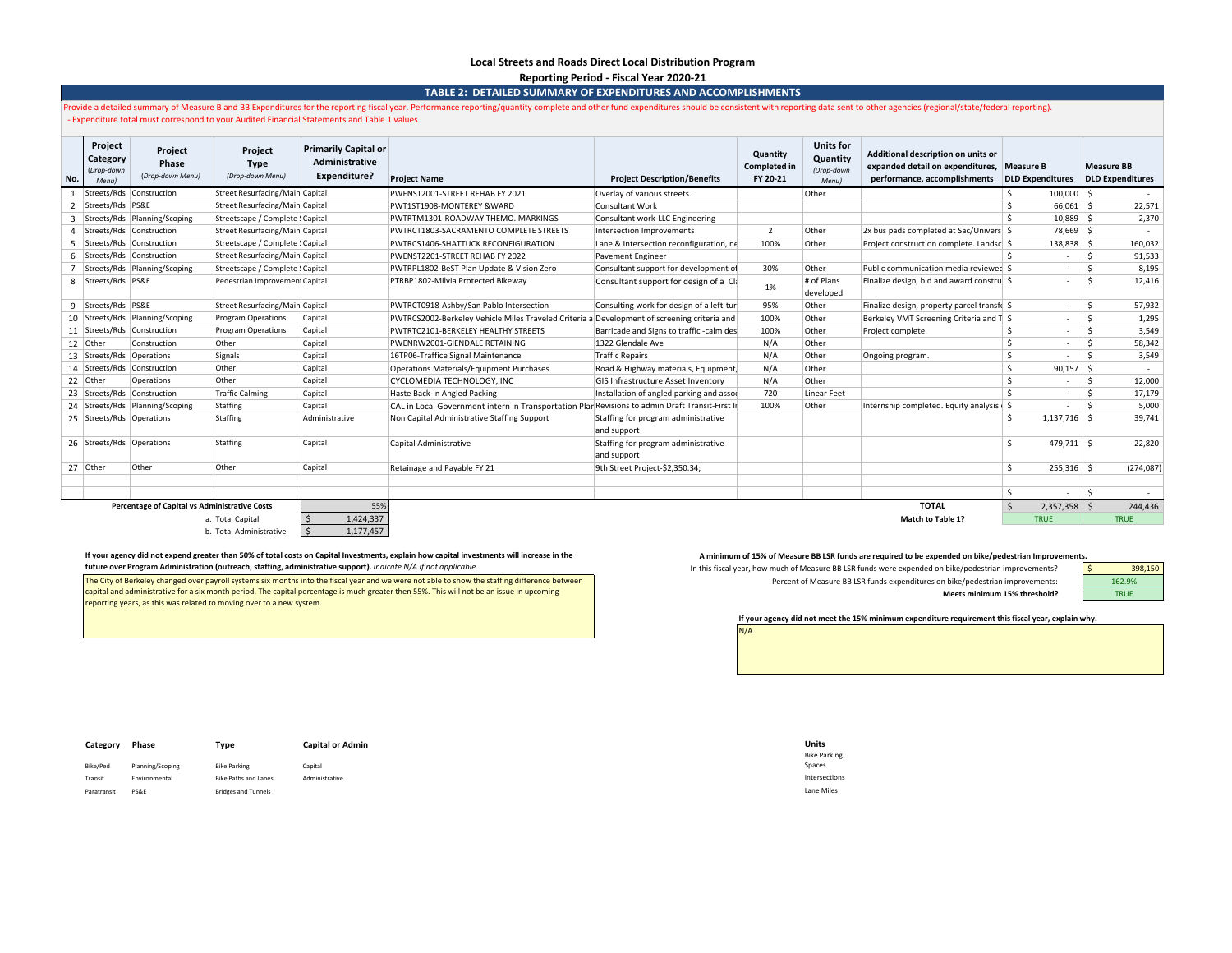# **Paratransit Direct Local Distribution Program**

**Reporting Period - Fiscal Year 2020-21**

# **GENERAL COMPLIANCE REPORTING**

# **1a.How much of the balance identified here is encumbered into active contracts and projects?**

*Encumbered value should be less than or equal to the available balance.* 

|                |         | \$ Encumbered |         |  |  |
|----------------|---------|---------------|---------|--|--|
| MB Balance \$  | 3.918   |               | 3.918   |  |  |
| MBB Balance \$ | 773,344 |               | 605,263 |  |  |
| Total \$       | 777,262 |               | 609.181 |  |  |

### **2b.Why is there a fund balance?** *Indicate N/A, if not applicable.*

The encumbrances do not take into account the staff and administrative costs that support the program.

**1c. Specify any large planned uses of fund balances within this program and their status i.e. planned or underway.**

| <b>Project Title</b>      | <b>Brief Project Description</b>                       | <b>DLD Amount</b> | <b>Project Status</b> |
|---------------------------|--------------------------------------------------------|-------------------|-----------------------|
| GoGoGrandparent (GGG)     | GGG is a call center that arranges rides for           |                   | 35,000 Underway       |
|                           | <b>BRSD riders with Uber and Lyft</b>                  |                   |                       |
| <b>Taxi Scrip Program</b> | <b>Provides taxi scrip to BRSD riders for same day</b> | 354,581           | Underway              |
|                           | on demand transportation                               |                   |                       |
| <b>Easy Does It (EDI)</b> | Provides van vouchers to BRSD riders for               |                   | 54,600 Underway       |
|                           | wheelchair lift-equipped van door-to-door              |                   |                       |
|                           |                                                        |                   |                       |
|                           |                                                        |                   |                       |

**4. Confirm all expenditures were governing body approved (Yes/No).**

Yes

**5. Confirm the completion of the publicity requirements in the table below (Yes/No).**

# **Copy of Article,**

**website, signage Attached?**

|         | Measure B | <b>Measure BB</b> | Attached? |  |  |
|---------|-----------|-------------------|-----------|--|--|
| Article | Yes       | Yes               | Yes       |  |  |
| Website | Yes       | Yes               | Yes       |  |  |
| Signage | Yes       | Yes               | Yes       |  |  |
|         |           |                   |           |  |  |

**If applicable, briefly explain why the publicity requirement wasn't completed.**